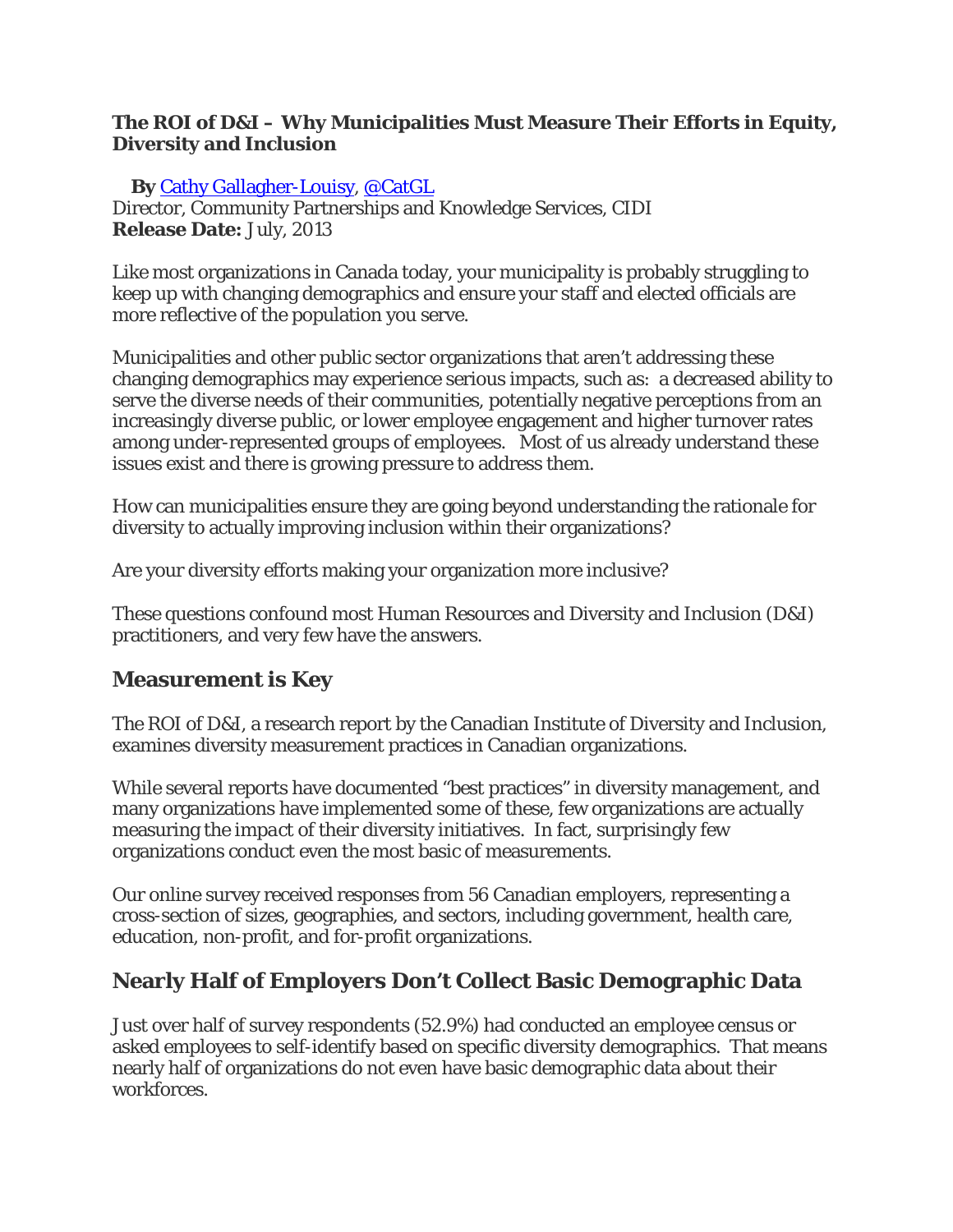Why does this matter?

Gathering employee demographic data is widely considered a *basic practice* and a *first step* for organizations dedicated to diversity and inclusion. If you don't understand who is in your organization, how can you develop a strategy that responds to the needs of your people?

Understanding the demographics in your organization is instrumental in identifying gaps in representation, and determining inclusion issues and barriers to advancement, so that you can set goals, establish appropriate programs and initiatives, and measure results.

Some municipalities have done this effectively and have seen great results from such an endeavor. They have an ability to compare their workforce to the Canada census data to determine if certain constituency groups are missing from the municipal staff. They can track representation, hiring, promotion, and turnover rates to determine if certain groups are experiencing fewer promotions or greater turnover. And they can cut employee survey results by group affiliation to determine if different constituencies are experiencing the workplace differently.

#### **Diversity & Inclusion is a Strategic Priority in Our Organization. (Really?)**

Nearly four-fifths of survey respondents (79.6%) indicated diversity is considered *a strategic initiative* in their organization.

However, less than one fifth (18.8%) of respondents indicated they measure the impact, efficacy or ROI (return on investment) of their diversity initiatives.

This is puzzling. How many other *strategic* initiatives does your organization *NOT* measure?

This rather contradictory finding was one of the most important insights from the survey.

Many organizations spend a great deal of resources and effort on diversity and inclusion initiatives. Why would three fifths of organizations NOT measure something they consider to be a strategic priority? How can they know whether their efforts are effective or making an impact?

## **Scorecard Use Leads to Greater Visibility Among Senior Leadership**

Most organizations today use some standard metrics or balanced scorecard to measure performance of the goals and strategies that are important to the organization. However, less than 13% of respondents indicated that their organization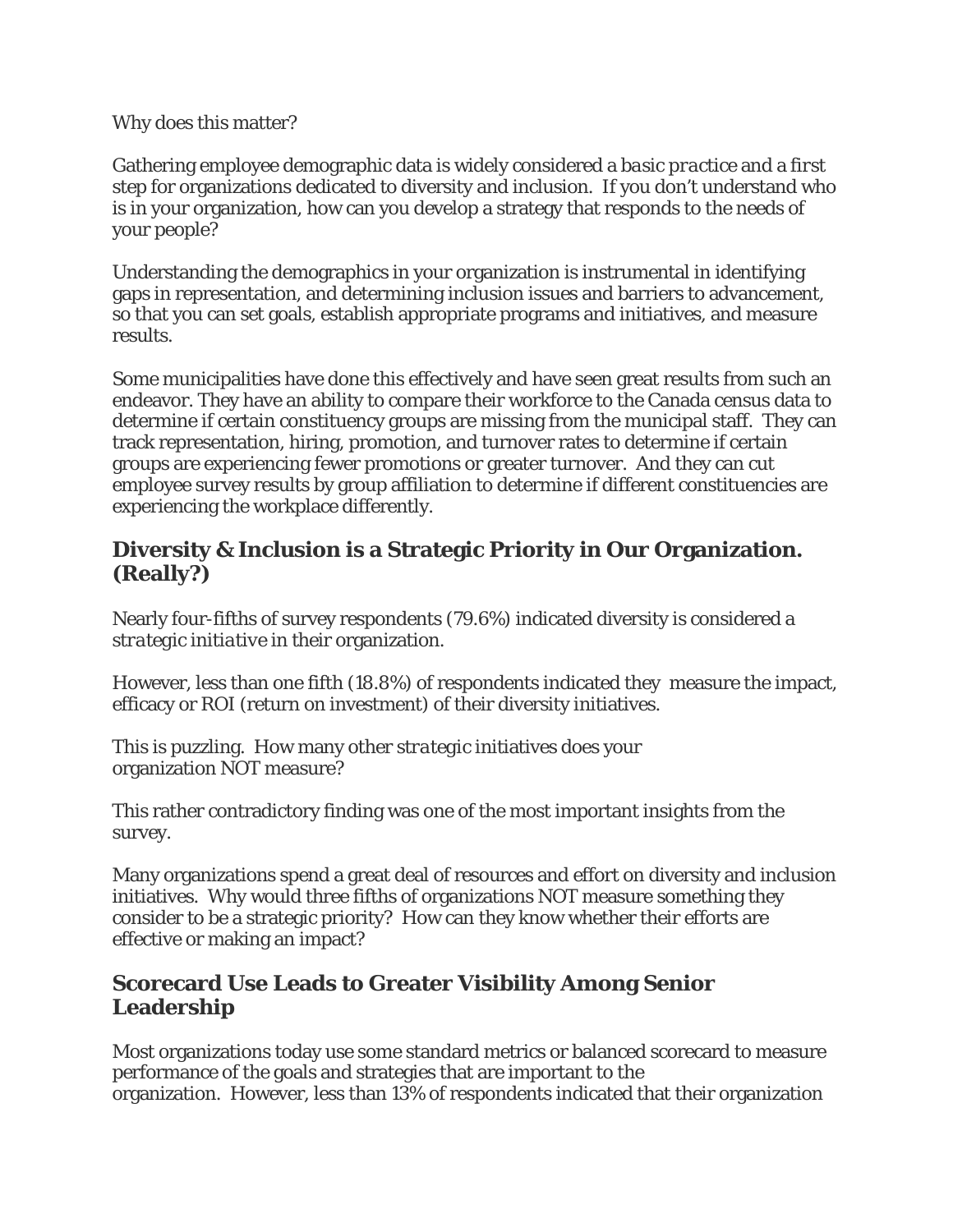has a Diversity Scorecard. Of these, all indicated that having a Scorecard had raised the profile of their diversity initiatives among the organization's leadership. Furthermore, all respondents using Scorecards indicated it had become part of their organization's strategic reporting, and they could show year-over-year impacts on their diversity and inclusion goals.

Developing robust measures of an organization's diversity initiatives is an essential part of continuing to build inclusive organizations in Canada, as it's becoming increasingly difficult for many organizations to justify ongoing expenditures or use of resources.

## **Standard/Basic Measures of Inclusion:**

- Representation of diverse/under-represented groups by job level
- Recruitment, promotion, and turnover statistics by demographic group
- Employee engagement scores by demographic group
- Diversity-related or inclusiveness questions on employee surveys
- Human rights, harassment, or discrimination complaints
- Participation in training on diversity, inclusiveness, equity and/or human rights
- Participation in Employee Resource/Networking Groups

## **Going Beyond Standard Measures**

In addition to the standard measures of inclusion, leading organizations are monitoring inclusion by correlating many data points, i.e., employee survey data, performance management data, mean performance rating by demographic group, employees on flexible work arrangements, and others.

More advanced organizations are measuring diversity-related metrics in their external and internal pipelines. For example, they analyze recruiting efforts in diverse contexts and the conversion rate to employee. Or, they examine the demographics of their succession planning programs, to try to ensure that the next levels of promotions represent the available labour pool, and help the organization to achieve its representation goals.

## **Holding Leaders and Managers Accountable**

A few of the leading organizations have tied diversity results to leaders' and managers' annual performance objectives. One Canadian bank and one accounting firm have incorporated diversity results into the performance reviews of those at the partner and executive levels. At another Canadian bank and a major provincial utility, diversityrelated metrics are incorporated into the competencies of all people managers and certain roles that have an impact on diversity.

The leading practice was at a national telecommunications company, where everyone in the company has diversity and inclusion competencies included in their annual performance review. Diversity and integrity are tied to the company's values, and the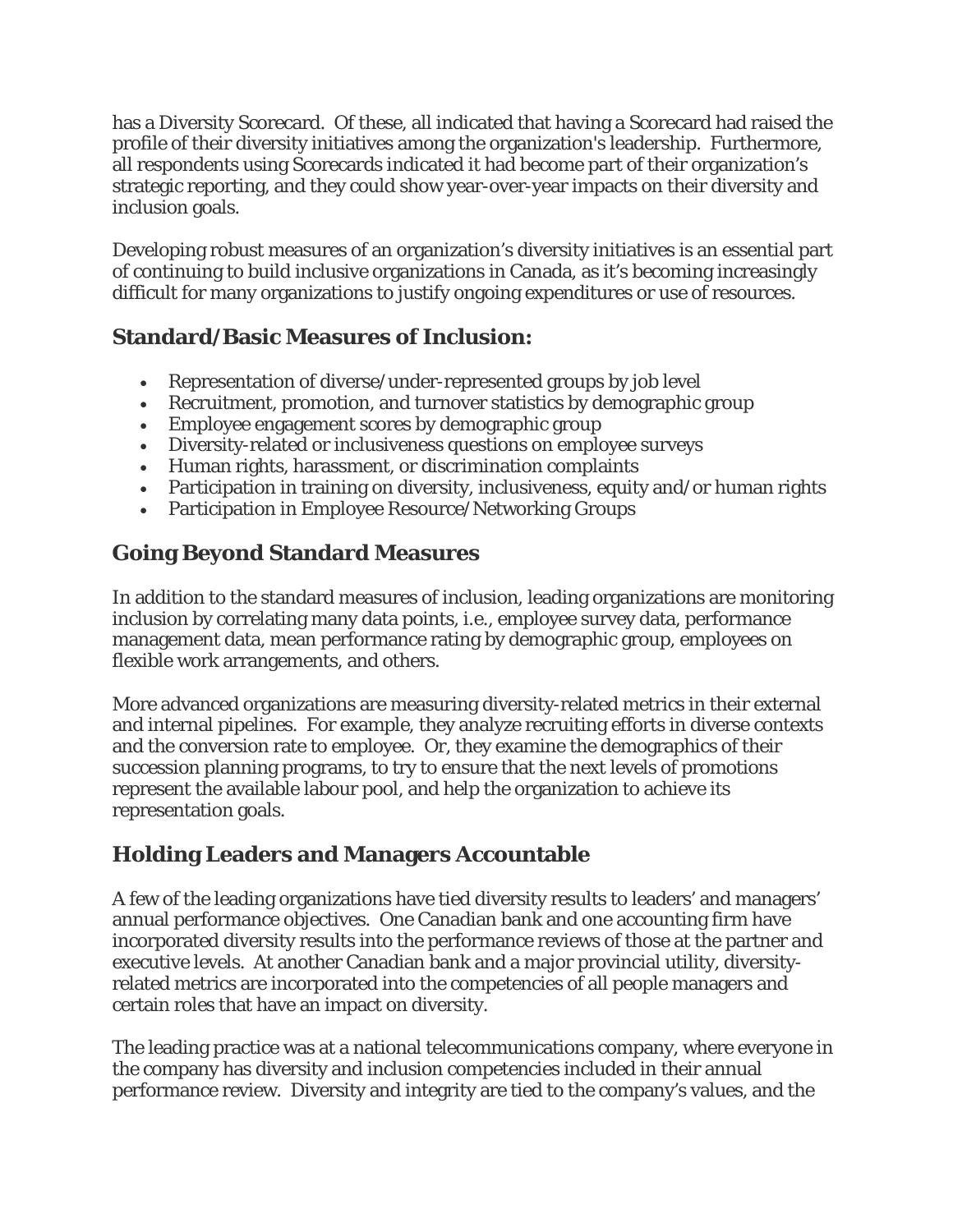weighting of diversity and integrity measures on performance reviews is higher for those at director level and above.

## **What Makes a Scorecard Successful?**

Top responses from our research:

- When it is owned by the most senior leaders of the company, when they are accountable for the results and hold their leadership teams accountable
- When leaders are involved in developing the scorecard
- When the scorecard results are meaningful and important to the business/organization's strategic goals
- When the organization is ready for the measures
- When a wide range of year-over-year data are available on all aspects of the employee experience throughout all levels of the organization
- When the leadership teams read and understand the scorecard regularly
- When leadership and managers understand how they can personally impact the results
- When it is communicated effectively and consistently
- When measures demonstrate efficacy and impact, not just list activities undertaken

# **Key Learnings From the Research**

Hard metrics are important, but we need both qualitative and quantitative measures to tell the story of where the organization is on its diversity journey. Measures must always relate back to the strategies and key objectives of the organization.

It's not enough for the HR or D&I team to develop a Scorecard on their own. Diversity scorecards are most successful when they are developed with and owned by the senior leaders. Furthermore, regular review and consistent effective communication of the Scorecard results, and what they mean for the organization, are essential.

Organizations need to be ready for the measures. It can be challenging if you have not been measuring anything in the realm of diversity to suddenly start measuring. Phasing in these measures can help with acceptance by any detractors in your organization. Once people see the value of having the measures, resistance will fade.

Challenges can arise when introducing accountability for the measures too early. Measurement practices need to be firmly in place, and leaders and managers need to understand them and how they can personally impact them through their own management practices before they are held accountable. Most importantly, if measurement strategies are to be truly useful, they need to measure efficacy of the diversity programs and not simply be a list of activities, with no demonstration of how these impact the organization's inclusion goals.